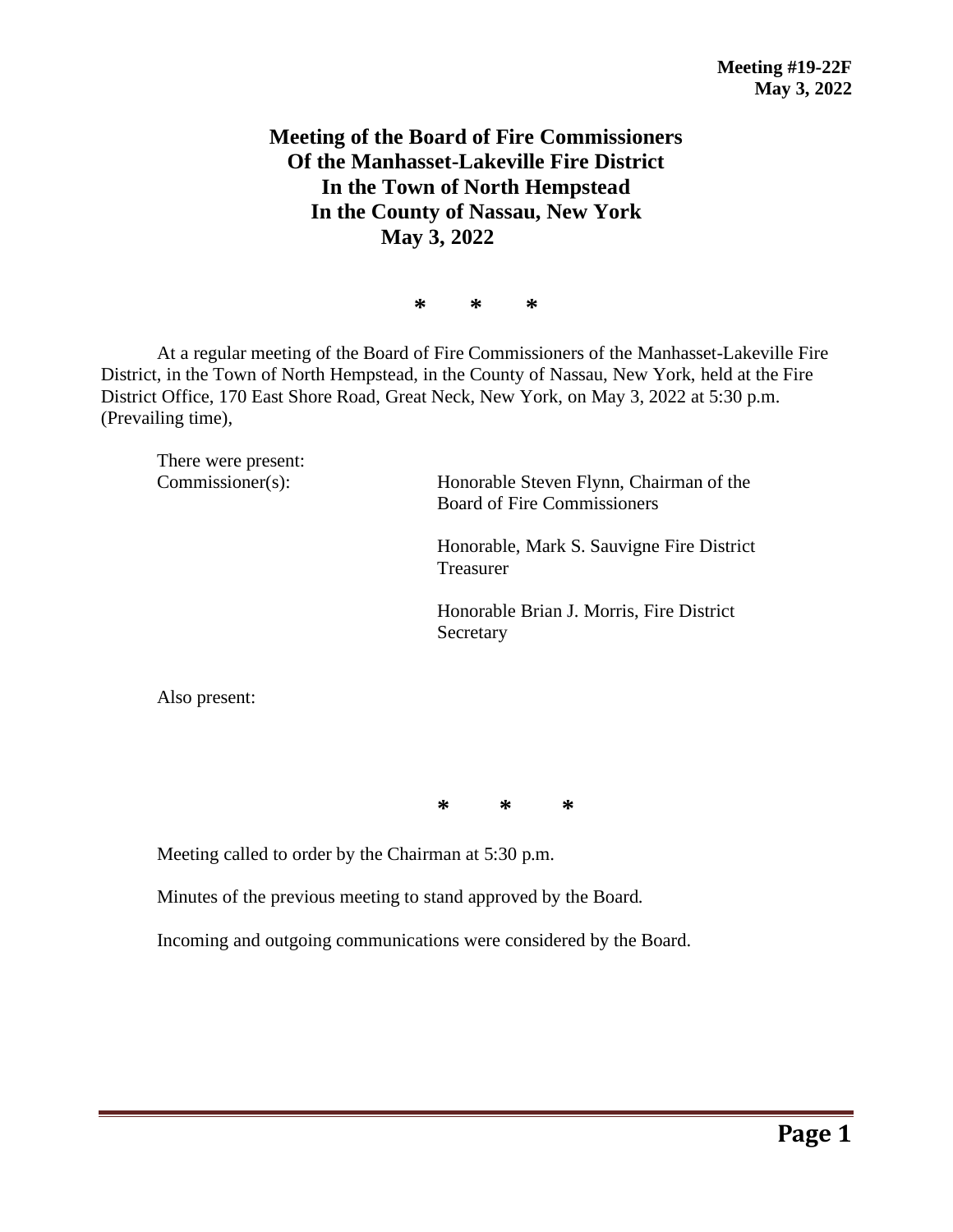## **Meeting #19-22F May 3, 2022 RESOLUTION OF THE MANHASSET-LAKEVILLE FIRE DISTRICT RELATING TO APPROVAL OF EXPENDITURES**

Commissioner Sauvigne proposed the following motion, seconded by Commissioner Morris

WHEREAS, the purchase of goods and services identified and presented to the Board of Commissioners this date, 5/03/22 have been found to be properly acknowledged as requested expenditures, according to the Procurement Policy of the Manhasset-Lakeville Fire District,

NOW, THEREFORE, it is hereby

RESOLVED to approve purchase to the vendors identified on Board of Commissioners Expenditure Request form submitted to the Board by the Superintendent as follows:

Approval of Expenditures:

| <b>VENDOR</b>           | <b>DESCRIPTION</b>    | <b>AMOUNT</b> | <b>BUDGET</b> | <b>PURCHASE</b> |
|-------------------------|-----------------------|---------------|---------------|-----------------|
|                         |                       |               | <b>NUMBER</b> | <b>SUPPORT</b>  |
| <b>Strategic Safety</b> | <b>Training Tower</b> | \$8,500.00    | 3410.225.1    | SS              |
| <b>Dynamics</b>         | <b>Repairs</b>        |               |               |                 |
| <b>TOTAL</b>            | <b>REQUESTED</b>      | \$8,500.00    |               |                 |

The adoption of the foregoing Resolution (#F89-22) was duly put to a vote on roll call, which resulted as follows:

Ayes: Commissioner Sauvigne, Commissioner Morris, Commissioner Flynn Nays: None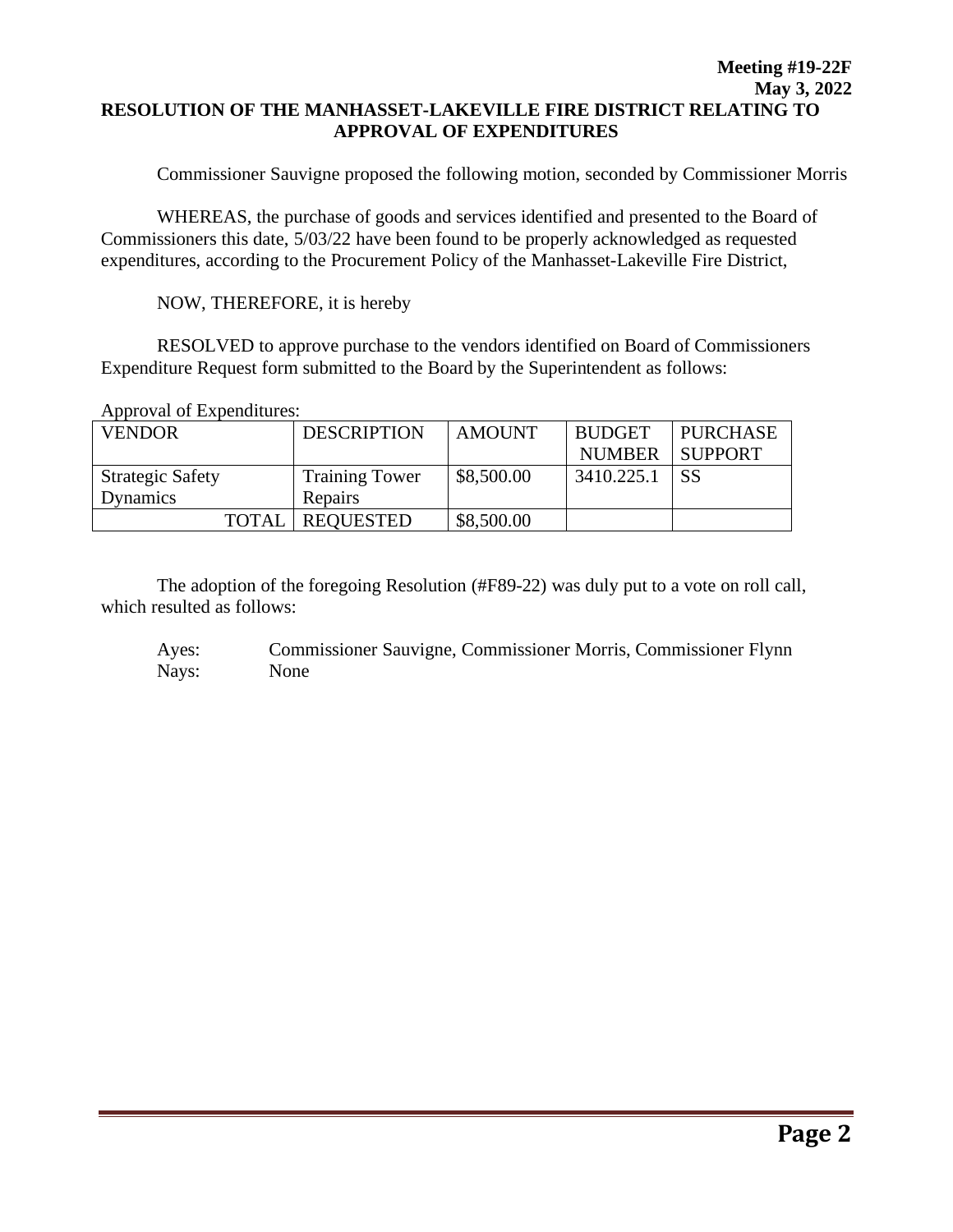To the Treasurer:

 I certify that the vouchers on the submitted check register were audited by the Board of Commissioners of the Manhasset-Lakeville Fire District on 05/03/22 and are allowed in the amounts shown. You are hereby authorized and directed to pay to each of the claimants the amount indicated on the opposite of his name.

Brian J. Morris Date: 05/03/22 **Commissioner** Manhasset-Lakeville Fire District

Commissioner Flynn proposed the following motion, seconded by Commissioner Sauvigne:

 WHEREAS the purchases for goods and services identified and presented to the Board of Commissioners this date, 05/03/22, have been found to be properly acknowledged as received or due, and have been audited according to the tenets of Town Law §176 (4a) and in compliance with the Procurement Policy of the Manhasset-Lakeville Fire District and,

 WHEREAS the audit of claims by the Board of Commissioners is a deliberate process to determine that the proposed payment is proper and just and satisfies the following criteria:

The proposed payment is for a valid and legal purpose.

The obligation was incurred by an authorized official.

The goods or commodities for which payment is claimed were actually rendered.

The obligation does not exceed the available appropriation.

The claim is in proper form; it is mathematically correct; it meets legal requirements; it does not include any charges for taxes from which the organization is exempt; it includes discounts to which the organization is entitled it does not include charges previously claimed and paid; and it is in agreement with an attached invoice.

NOW, THEREFORE, it is hereby

 RESOLVED to approve payment to the vendors identified on Check Number 13790 thru Check Number 13809 this date.

The adoption of the foregoing Resolution (#F90-22) was duly put to a vote on roll call, which resulted as follows:

Ayes: Commissioner Sauvigne, Commissioner Morris, Commissioner Flynn Nays: None